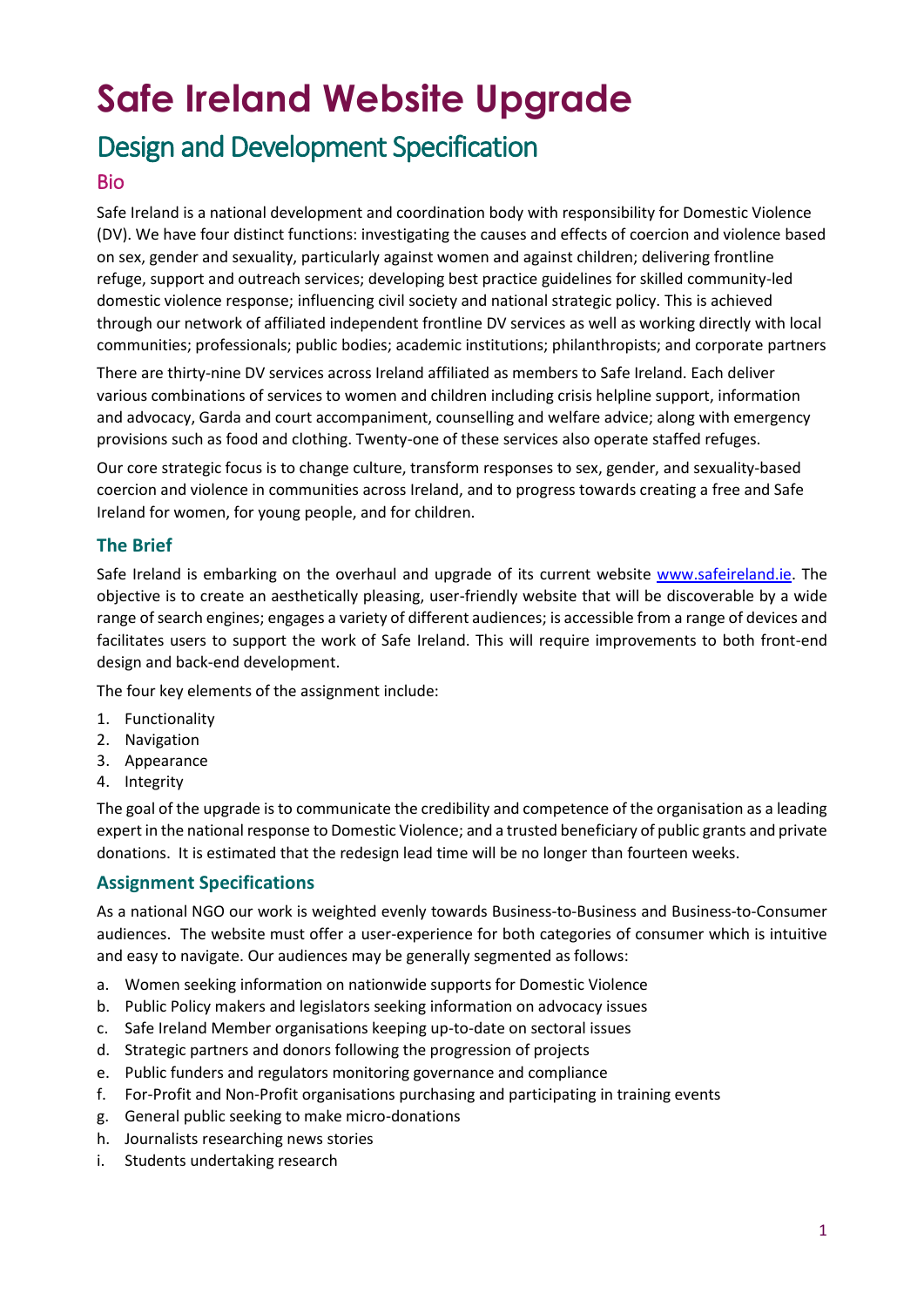The website must therefore serve as a

- Signpost to safety-supports for women experiencing domestic abuse
- Primary repository of information for all audience segments
- Workspace for members to convene, plan and exchange information
- Location for the sale of training and education products
- Showcase for novel projects
- Mechanism for the collection of micro-donations
- Primary point of publication for news items and statements
- Signpost to offsite social media platforms

This will require both the retention of some existing spaces and the creation of new ones. Redundant content must be identified and suitable archival options considered and recommended. It is envisaged that these changes will involve a process of co-design between Safe Ireland and the contractor which balances creativity, utilitarianism and functionality.

The following is a list of considerations and key technical specifications, identified in-house, which must be addressed in the re-design of the website.

#### **1. Functionality & Navigation**

#### **General**

Information pages with details on how to get support for domestic abuse must be readily discoverable on the homepage. A recent analysis of site traffic revealed that most of our users are coming to the site organically and then bouncing to the *Get help page*. It is therefore imperative that the new website makes this journey a seamless transition and contains a sitemap to assist users with content location. The general site layout should encourage users to share content across all social media platforms and enhance further interaction with Safe Ireland. (Specific issues regarding layout and readability will be addressed in the next section under *Appearance*).

As our member-services are increasingly extending their own individual digital presence, it is increasingly important that the Safe Ireland site can provide direct links to member-service websites. A review of current access must be undertaken and recommendations made as to the best mechanism for easy signposting going-forward. Safe Ireland also proposes to provide a dedicated *Members Only Space* and seeks recommendations as to the best plugin solutions for this function.

#### **Page Titles and Heading Tags**

A full review of all page titles and heading tags must be undertaken to ensure that they are suitable for the work of the organisation going forward. It is envisaged that this will be a process of co-design between the contractor and Safe Ireland however, as a starting point, the following changes have been identified as necessary:

| <b>Current</b>      | <b>Action</b>                                                                                                               |
|---------------------|-----------------------------------------------------------------------------------------------------------------------------|
| <b>Home Page</b>    | Upgrade and Redesign.<br>$\bullet$                                                                                          |
|                     | Clear option to 'return to homepage' and 'exit site'<br>$\bullet$                                                           |
|                     | Contact Information, especially telephone numbers, should be clearly visible<br>$\bullet$<br>on Home Page and Get Help page |
| <b>Get Help</b>     | Retain and Redesign with active links to members websites                                                                   |
| <b>Get Involved</b> | To Be Decided                                                                                                               |
| About               | Update: Replace header Image; New images for each sub menu. Reconcile<br>content to ensure consistency (eg Transparency)    |
| Summit              | Rename to 'Events'                                                                                                          |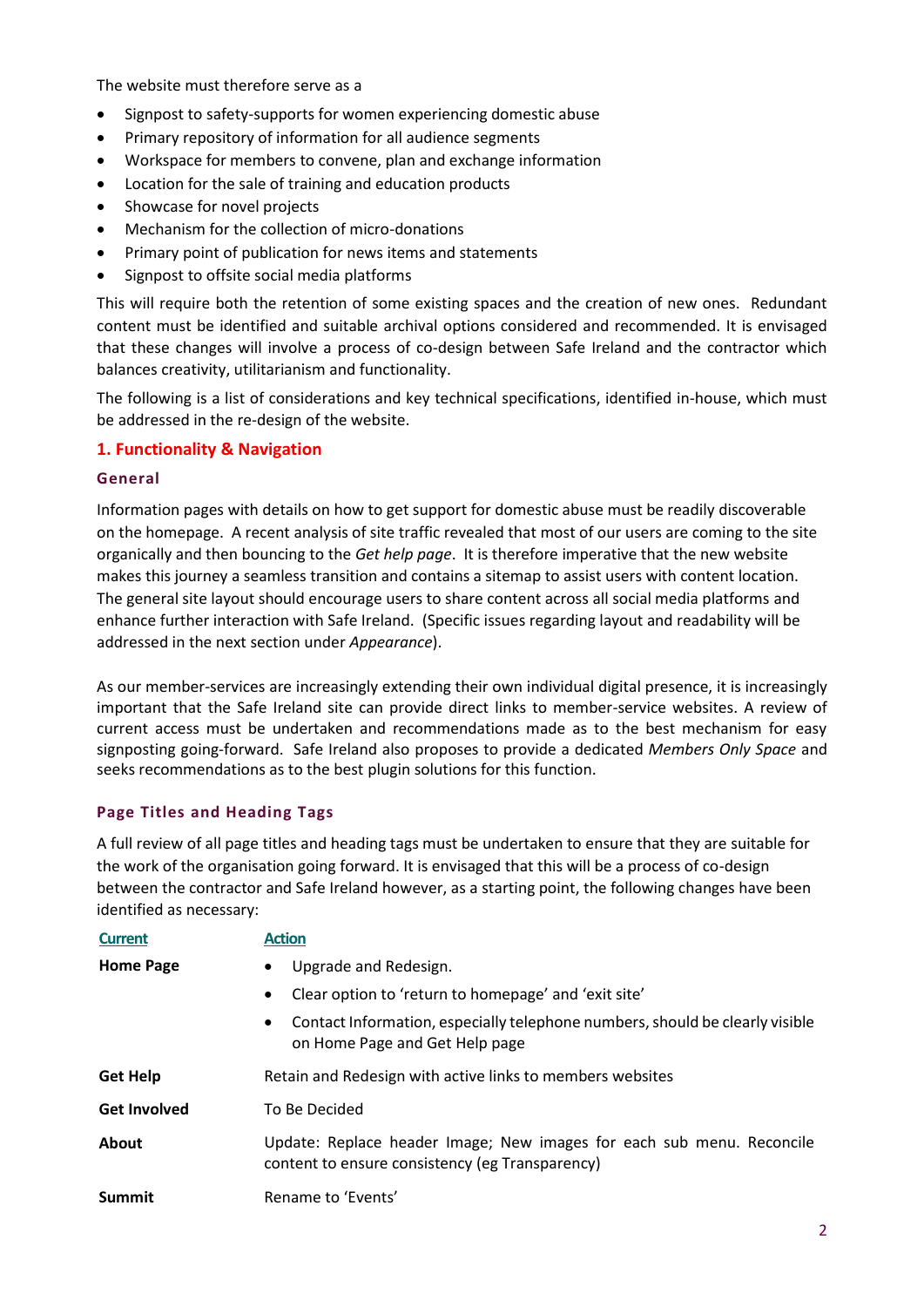| <b>New Additions</b>           | <b>Action</b>                                                                 |
|--------------------------------|-------------------------------------------------------------------------------|
| <b>Training</b>                | New dedicated menu with various pages for types of training<br>٠              |
|                                | Moodle Plugin<br>٠                                                            |
| <b>Publications</b>            | Dedicated menu tag in header                                                  |
| <b>Vacancies &amp; Tenders</b> | <b>New</b>                                                                    |
| <b>Blog</b>                    | Must be visible with function to opt-in to a newsletter subscription.         |
| Social Media                   | Highly visible links on all pages                                             |
| <b>Fintech</b>                 | Clear and distinct options for donations including:                           |
|                                | Visible Active link directly to 'donate now' option using Card or Paypal<br>٠ |
|                                | Separate Instructions for Text Donation<br>٠                                  |
|                                | Separate Instructions for Revolut Donations<br>$\bullet$                      |
| <b>Podcast</b>                 | Include functionality for podcasting which may be developed later             |
| <b>Members Login</b>           | New portal                                                                    |

#### **Publications**

The publications section is an important reference archive which must be easily accessible from the homepage. The following considerations must be considered in the upgrade:

- Discontinue FlipBook format or demote it to a secondary rather than primary format
- All existing publications primarily available in PDF format which can open without necessity to download
- Downloads will be executed via a simple 'Download PDF' button.
- All future documents will be uploaded in PDF as the primary format.
- Title tags will include the name of the document

#### **Membership Plugin**

The website upgrade will include an added feature for membership/associate management which is designed to streamline how Safe Ireland connects with members, as well as providing a mechanism for members to interact with each other. Key considerations will include:

- A login-based plugin which is compatible with our existing Wordpress theme and other plugins
- Analysis and costing of a range of features from basic functionality to interactive experience
- Ease of Use

As a non-profit, cost and sustainability of the members site will be an influential factor both for Safe Ireland and its members, therefore all options including tiered subscriptions, and none, should be explored. This new feature will be developed in close consultation with Safe Ireland staff.

#### **Training & Education**

The website will include a new section to support Safe Ireland's increased Training and Education activity. Our current offerings include grant funded training for Safe Ireland Members; In-service training for commercial corporations; and CPD training for professional practitioners. This location will require:

- A point-of-sale for future training events
- Testimonials from previous clients
- A Moodle plugin to manage participants and training materials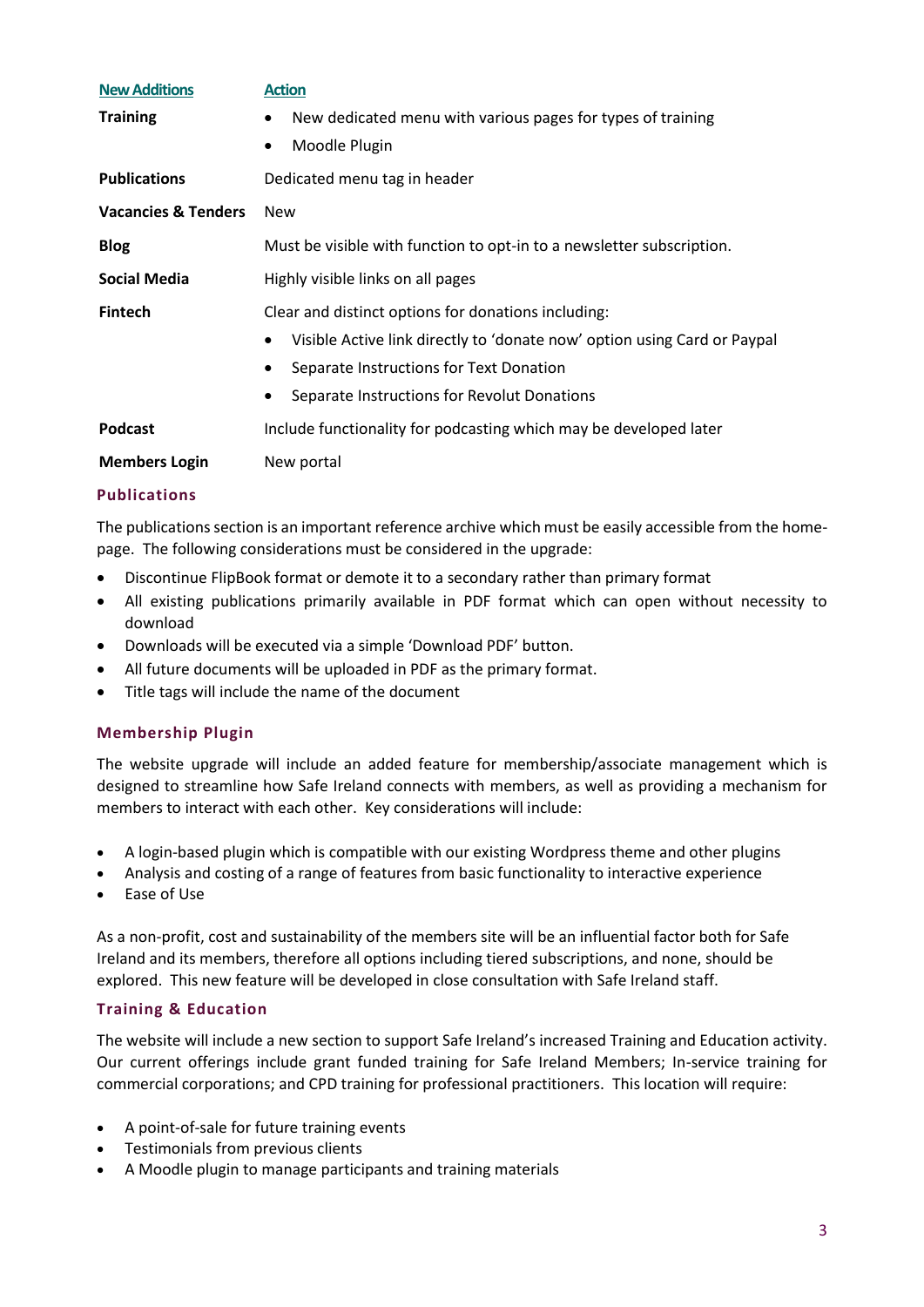#### **Donor Management**

The contractor will review a range of options for donations and donor management, which considers a variety of payment options to accommodate all types of legal and charity-approved financial technology (including cryptocurrency). Safe Ireland is one of four national charities chosen by Revolut for in-app donations and this must be maximised going forward.

The contractor will present a range of WordPress plugin options, with comparative pricing, which accommodate a range of donation and management features including:

- Support for a variety of payment gateways
- Flexible donation options including pre-set; custom; once-off; and recurring
- Creation of Donation Forms and campaigns
- Back-end donation management and report generation
- Fee Relief
- Integration with e-mail marketing eg. Mailchimp

Subject to cost, this functionality may be commissioned during the contract period or alternatively, deployment may be deferred until the start of the next financial-reporting year.

#### **Broken Links and Shorter Loading Times**

The website must be functional in the literal sense therefore loading issues and broken links must be identified and rectified. At present, the average load time for a Safe Ireland webpage is 4.49 seconds. This is well below the recommended speed of 1 to 2 seconds (0.5 seconds for Google) and is likely contributing to a higher bounce rate for the homepage and loss of traffic.

#### **Responsivity/Adaptability**

A recent analysis of our website traffic reveals that 54% of our website users came to the site via mobile operating systems (Android being the majority followed by Apple); 45% via desktop and 1.4% via tablet. It is important therefore that the website is responsive and accessible from multiple browsers, across a range of devices. In addition to ensuring its compatibility with new major browsers, the site must also load properly on older versions. In general, the current mobile-version is significantly more navigable, legible and user friendly than the web version. All changes may need to be reviewed across an array of devices to determine performance and accessibility.

#### **Integration with Social Media**

Integration with social media is becoming increasingly important for engagement with both our B2B and B2C consumers. From time-to-time social media platforms may be the primary venue in which audiences can promote our services, engage with content, and stay up-to-date with the latest news relevant to the DV sector. Our written and visual content, including branded images and video, is primarily distributed on Facebook, Twitter and Instagram therefore social icons and sharing buttons must be included on all pages of the new site. The upgrade will optimise easy access to all of these platforms from any location on the site.

#### **Active Blog**

Safe Ireland's on-site blog keeps our users informed about the latest developments in the organisation and the sector. This should be continued as it is our primary point of publication for press-releases; media statements; news and events and also serves as a referral point for engagement with our social media accounts. The blog must continue to provide readers with fresh, informative and engaging content and reinforce Safe Ireland's reputation as a trusted resource and authority within the sector. The contractor will advise on best contemporary practices and also identify options for auto-generation of blog content into digital newsletter format.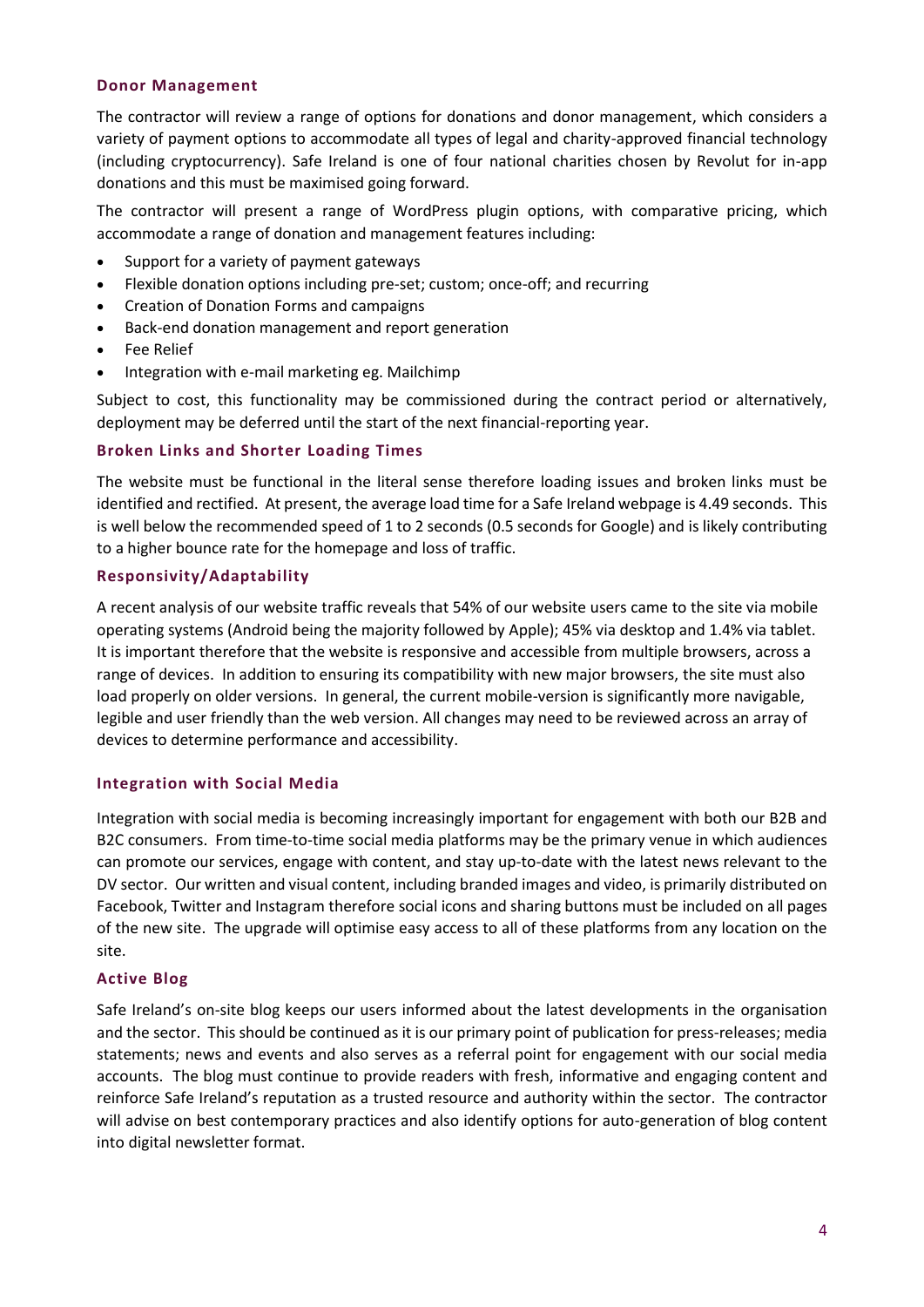#### **Virtual Reality Capability Assessment**

As Virtual and Augmented Reality experiences are poised to become increasingly significant in website user engagement, the contractor will assess the options for VR and 3D WordPress integration tools which users can access from web and mobile browsers both with and without VR headsets. At this point Safe Ireland wants to ensure that the website upgrade factors in capability for stepping out both contemporary and emerging 3D and VR formats over the coming years.

#### **2. Appearance**

The website requires a design upgrade which is clean, attractive and easy to read with intuitive navigation. Previous content was heavily text-based which has given rise to a dense site that is difficult to navigate and often obscures both the brand and the content. Whilst text will remain of significant importance on some pages, the upgrade must accommodate a transition to more visual content beyond the placement of images, including infographics and video content. The contractor will advise on mechanisms for converting or reformatting exiting text-based content to more visual formats.

#### **Layout and Legibility**

The layout and legibility of the existing website requires immediate reformatting. The current central column of text and small font size must be replaced with a more aesthetically pleasing and accessible layout. An observation of the existing layout and text positioning on the homepage suggests that the normal 'Z' reading pattern (from top left to bottom right) is not well accommodated and could thus potentially cause new users to exit the site at the landing page. A re-design will allow for a variety of media formats and consideration must also be given to accessibility issues such as font size and alt-text for images.

#### **Usability**

The following are particular priorities:

- A clean header toolbar with easy to read page titles
- All contact information especially telephone numbers should be displayed clearly.
- Site layout should encourage users to share content across all social media platforms and enhance further interaction with Safe Ireland
- Visible point of exit from the site

#### **Effective Colour Scheme**

As Safe Ireland is not currently undertaking a full re-branding, the existing logo and colours will remain but must be complemented by an entirely new website colour palette. The current 'pink' overload no longer fits with the image of the organisation nor the emotional responses it invokes in users. The colour palette will reflect the tone of the organisation's work and will be appealing to its different target audiences and niche users. Sections may be colour differentiated to complement its purpose or function and where appropriate should be guided by Colour Theory.

#### **Accessibility & Accommodation**

The redesigned website must function for all users regardless of their hardware, software, language, location or ability. Safe Ireland is mindful of its internet information access obligations under the United Nations Convention on the Rights of Persons with Disabilities therefore, the new website should be accessible to all users and prudence should be given at design stage to the following design elements: contrast; colour; headings and spacing for grouped content; clear, consistent navigation; labels to assist with input; image and media alternatives and controls for automated content.

Where the use of CAPTCHA tests on forms for completion by users is recommended, to differentiate humans from robots and eliminate spam, there must be cognisance in terms of accessibility for persons with disabilities. If CAPTCHAs are to be included, they must be easy to understand, and there must be alternatives provided for users with disabilities which have more than two solutions.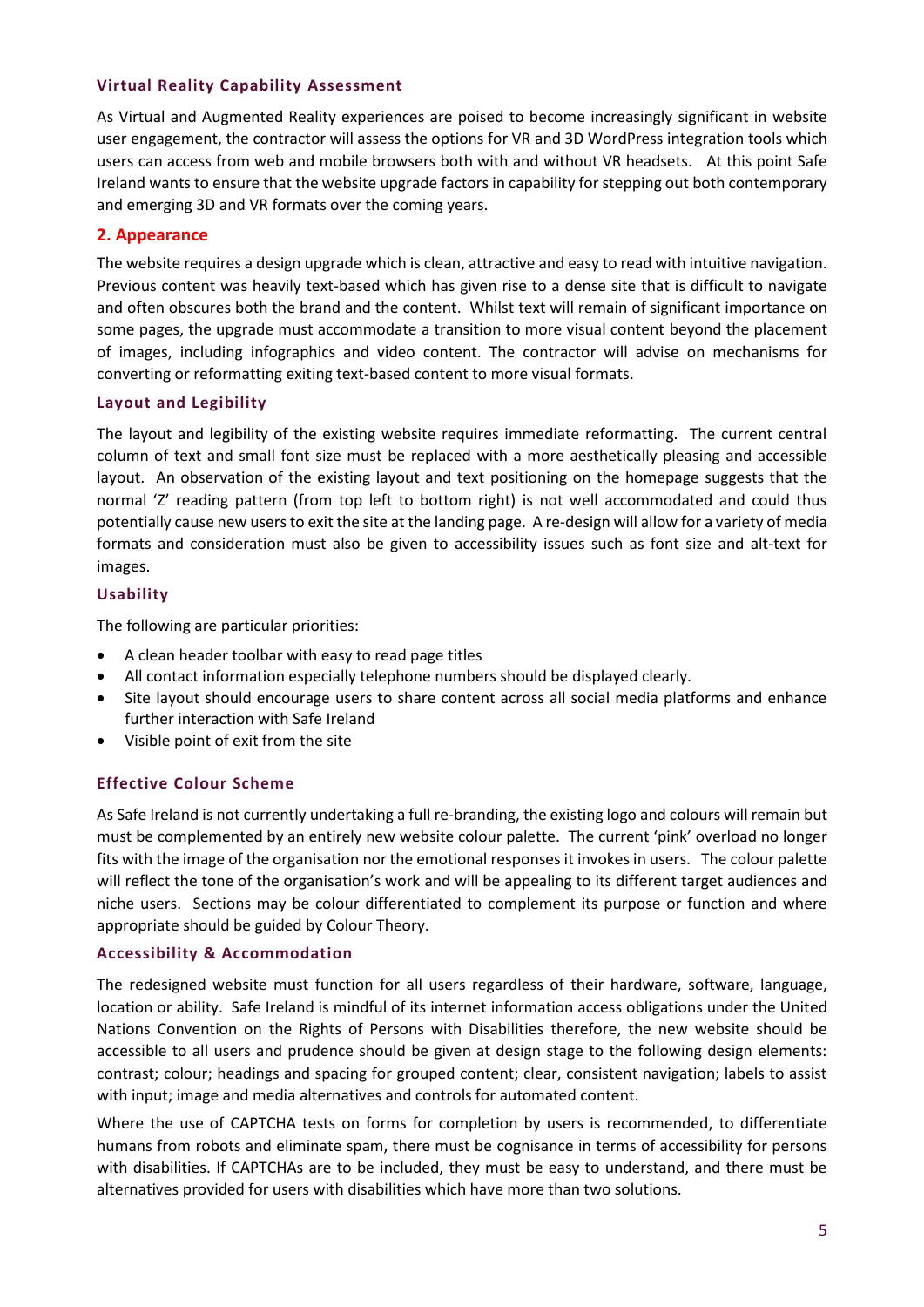Safe Ireland also seeks guidance on any other recommended assistive tools or plugins which may increase its reach to marginalised users including those with intellectual disabilities.

#### **Original Content & Assets**

The new website should have high quality, original content that is relevant to Safe Ireland, our Members and the sector. Safe Ireland currently has a paid subscription to Shutterstock to access high quality stock photographs, and we are also using the sites Unsplash and Pixlr to access copyright-free images. The contractor in association with Safe Ireland staff will curate a selection of images that reflect both the work that we do, and the diversity of potential users. The contractor will also advise on quality standards for self-created content; optimum file formats and protocols for storing assets.

It is anticipated that the re-design will allow Safe Ireland to increase its production of native content but this contract *does not* specify for original photography or video production. The contractor will consider suitable plagiarism-checker plugins to assist Safe Ireland in the avoidance of copyright breaches on the website and protocols for protecting Safe Ireland original content.

#### **3. Under the Hood**

#### **Review of Domains and Hosting Packages**

Safe Ireland has an established domain for its core work. As media moves increasingly towards visual content, Safe Ireland anticipates an increase in the use of media-rich content including photographs, videos, and presentations and in this regard needs to review hosting package options to ensure capacity for future needs. Our site traffic fluctuates frequently, depending on various news events or media campaigns, therefore the hosting company must be able to provide Safe Ireland with scalable solutions to include backup and security.

In addition to its core corporate work, Safe Ireland is now also exploring how best to support its member organisations through a member login area and seeks guidance as to whether this should be hosted on the existing site or should be re-directed to a separate site. In 2021 Safe Ireland bought a number of domain names in preparedness for such possible need.

#### **Backend Services & Security**

The primary backend consideration is ease of management. The upgraded site must be easy to navigate, use and update. A strong customisable backend service is essential and retention of the existing WordPress is preferable if all new proposed functionality can be achieved, in order to minimise the requirement for additional staff training.

As Safe Ireland is gradually improving its own in-house Communications capability it is anticipated that increasingly regular updating will be undertaken by one or more members of staff. In this regard, the contractor will be required to specify file formats, naming and tagging protocols for various types of content and provide same in a simple to use instruction guide.

Reliable security for the new site will be a key element in its redesign and the site must continue to be able to accommodate donations in a secure manner as well as protect user information obtained for newsletter subscriptions or member login. The contractor will advise on whether or not SSL Certificates are enough to offer full encryption of new content which may be held into the future.

Provision must be made for regular security checks especially in the early days of the site going live and include a comprehensive analysis of all DNS records, SSL certificates, user access, web server configuration, application updates and file integrity.

#### **Comprehensive Sitemap**

Safe Ireland's existing website currently uses a sitemap and the upgraded website should similarly include same, to provide visitors and search engines with the information they require to navigate the site easily and discover content. The sitemap should be reviewed periodically to include new pages as they are added.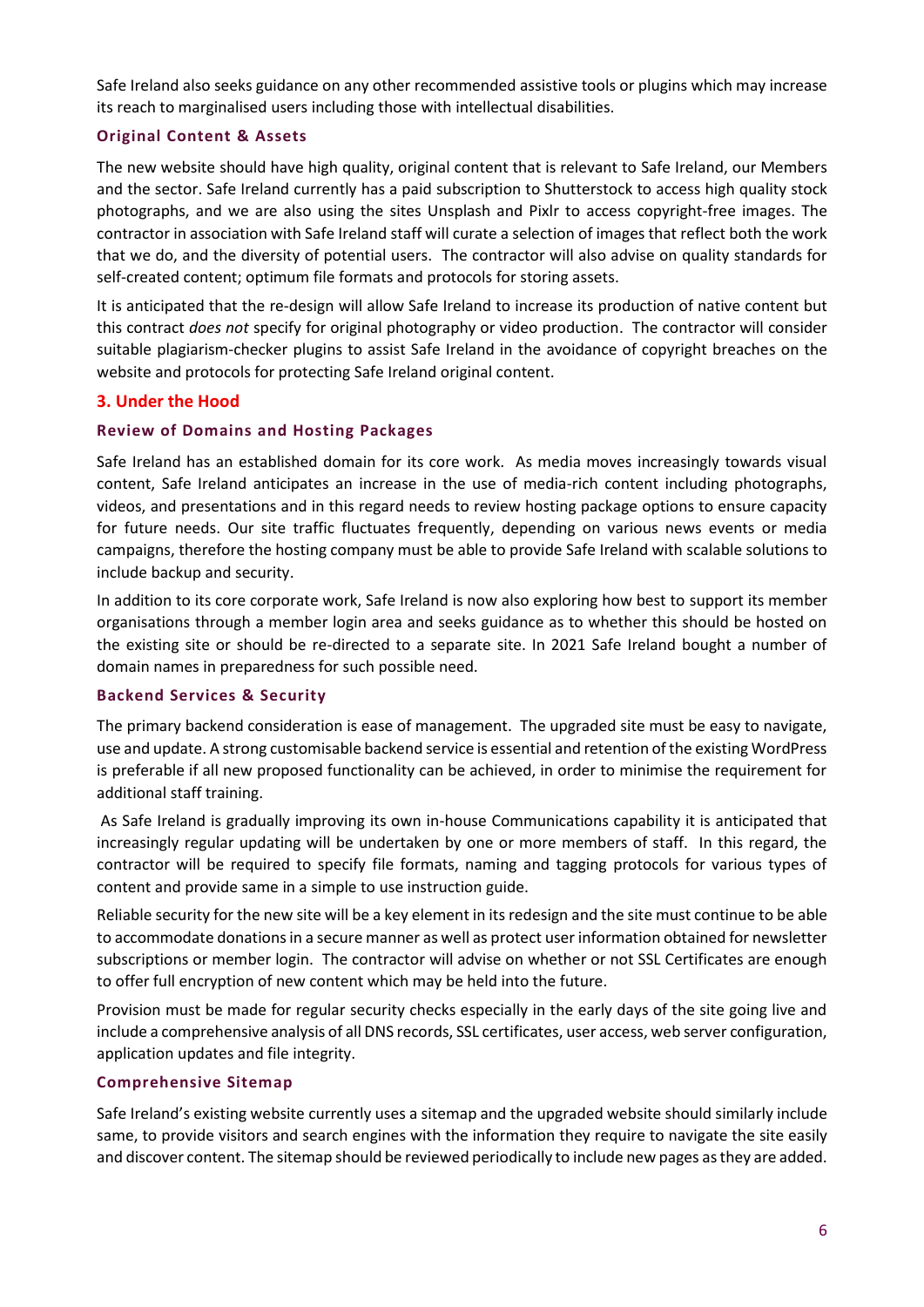#### **Offsite Reviews**

In light of changes to Google's search algorithm and greater priority being placed on local searches Safe Ireland seeks guidance on the importance of *Third-Party Review Services* in generating meaningful leads for our work and the benefit, if any, of third-party sites or seals. The contractor will advise on the benefit of claiming Safe Ireland on such sites and the creation of a call to action on the new website to prompt users to write such reviews. Safe Ireland currently has a Google Business Account which links our page to our website and appears in the SERPs.

#### **Clean Code**

The new site must contain clean, SEO-friendly code to assist spiders in finding content. Ideally, we would like to continue to use WordPress as our CMS Service with plug-ins designed to simplify the process of cleaning up code and increase search engine rankings. The contractor will advise on other useful plugins to ensure that a wide range of media can be incorporated into the new website including publications, tables, photographs, infographics and videos.

#### **Tracking & Analytics**

The new website must facilitate mechanisms like Google Analytics, Google Webmaster Tools and Bing Webmaster Tools, to monitor traffic and measure both engagement and conversion rates. Safe Ireland currently uses Google Analytics to monitor the performance of various content and site traffic to the existing site. This data is being recorded monthly and is used to inform our future digital marketing strategy. The valuable insights gained provide us with useful information on why users are coming to and returning to the Safe Ireland site and assists our Team in perfecting strategies and adjusting content to maximise engagement results. It is essential therefore that the outcomes measurement process is simplified by using Google Analytics along with Google and Bing's Webmaster Tools.

#### **Testing & Modification**

Adequate provision will be made for testing the upgraded website and resolution of issues ahead of launch. Minimally this will include pinpointing loading-time issues along with a review of titles, headings and alt text to ensure that search engines will understand site content, catalogue it appropriately and index it correctly. Provision must be made for a periodic evaluation of the site's loading times to be undertaken after the launch and appropriate action undertaken to resolve underperforming pages.

#### **Tech Support**

Currently, Safe Ireland does not have in-house I.T. staff and is reliant on the outsourcing of backend management to a third party. The contractor will assume full responsibility for oversight and management of all phases of the design, development and launch and will provide 7 days post-launch support over a period of three months to resolve any malfunction or design glitches.

#### **Staff Training**

As Safe Ireland is endeavouring to improve its in-house capability for site content management, the contractor will provide 5 days training to a small number of staff - two of which may take place during the course of development and the remainder subsequent to successful launch.

#### **Co-Design**

The contractor will be required to engage and collaborate with key personnel in Safe Ireland during the Discovery and Design phases to ensure that specific needs and functions can be achieved within the budget and technical capability available. Contractors will give reasonable notice and allow reasonable time for sign-off of decisions and Safe Ireland will undertake to keep collaborations as tight as possible to avoid delays or over-runs of the project timeline.

#### **On-Going Maintenance**

This contract *does not call* for the provision of a maintenance contract but the developer will be eligible to quote competitively for an annual maintenance contract when the current contract expires.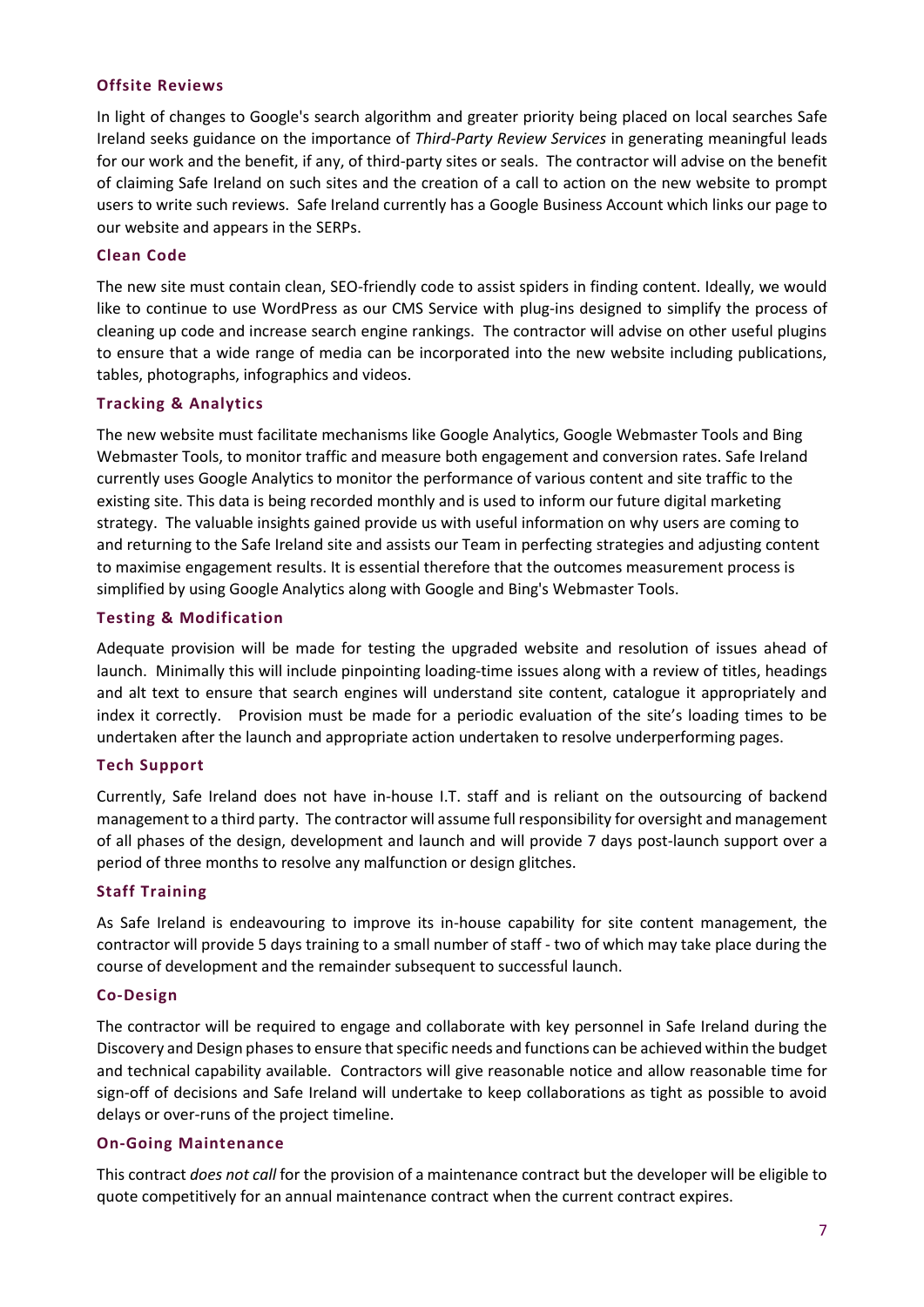### **Duration of the Project**

The project lead-time will be no longer than 14 weeks commencing in June of 2022 and shall be completed no later than 30<sup>th</sup> September 2022. The successful contractor will commence within 7 days of award of contract and an approximate allocation of lead-time for each element has been estimated as follows:

- 1. Discovery: 2 weeks
- 2. Design: 6 weeks
- 3. Development: 4 weeks
- 4. Modification: 2 weeks

An additional period of 7 days is anticipated for post-launch monitoring and periodic security checks which would be undertaken between October 1<sup>st</sup> and Dec 31<sup>st</sup> 2022.

#### **Tender Submission**

With due regard to all of the foregoing requirements and considerations, tenders are invited from experienced website developers which will include the following:

- Professional qualifications of applicant and key personnel who will be working on the project
- Contact information (including work location) of applicant and key personnel
- Outline workplan with demonstrable understanding of the requirements of this project and ability to deliver to include:
	- Needs Assessment Consultation with Safe Ireland
	- Research & Site Goals Review
	- Analytics Review
	- User Persona Creation
	- Sitemap Redesign
	- Flow and Process Diagrams
	- **EXECUTE: Functionality Assessment**
	- Design
	- Initial Development
	- **Modification**
	- Launch
	- Post Launch Monitoring and Security Check
	- Safe Ireland Staff Training
- Outline of work on similar projects and links to same including where applicable, experience of previous work with NGOs/charitable organisations
- Breakdown of total cost in Euro, inclusive of VAT showing a breakdown of contractor hours required to deliver the project, plus all other costs associated with the work. VAT and associated rates should be shown separately
- Confirmation that the quotation holds good for 90 days, after the closing date for receipt of quotations.
- Contact details of two recent professional referees with permission to contact same
- Details of professional indemnity insurance

#### **Proposals by email to: info@safeireland.ie**

#### **Closing date: st June 2022 at 5:00pm**

*Late submissions cannot be accepted. Safe Ireland may contact referees throughout the assessment process; and applicants may be contacted for further clarifications on their submission. Safe Ireland shall not accept any responsibility for any expenses or loss, which may be incurred in the preparation of a Tender.*